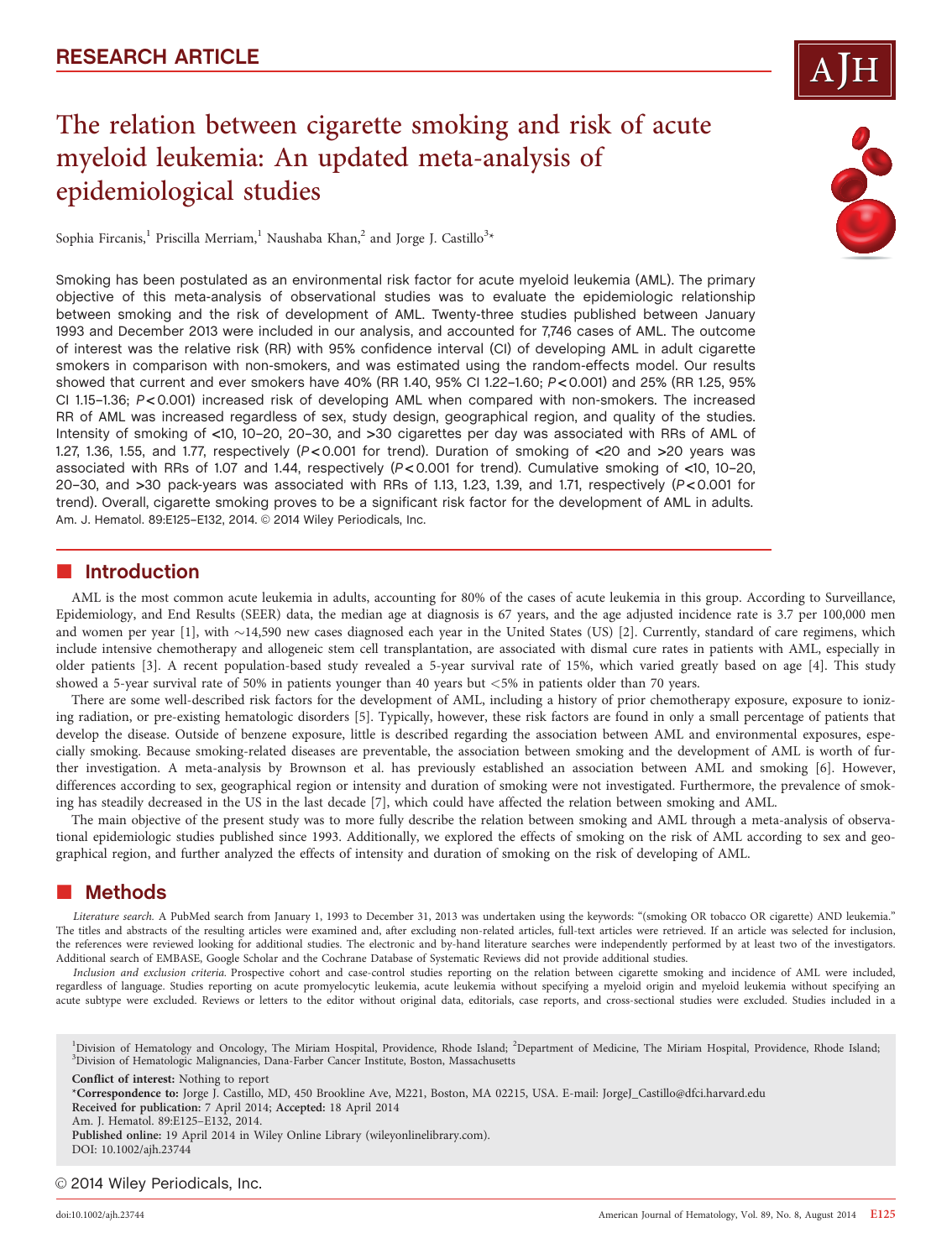

Figure 1. Search strategy. [Color figure can be viewed in the online issue, which is available at [wileyonlinelibrary.com](http://wileyonlinelibrary.com).]

previous meta-analysis by Brownson et al. [6] were also excluded. If there were multiple publications from the same study, the most relevant was selected while using the other publications to clarify methodology, if necessary. The study selection was performed independently by at least two of the investigators.

Data gathering. Data extraction was performed independently by at least two of the investigators, and included author, year of publication, country of origin, sample size, method of ascertainment of smoking, and method of diagnosis of AML. For case-control studies, we extracted years of inclusion, the source and definition of cases and controls, the outcome measured (odds ratio) with 95% CIs, and the variables used for matching and/or adjustment. For cohort studies, we extracted the source of the exposed and the nonexposed cohort, years of follow-up, the outcome measured with 95% CIs, and the variables used for adjustment.

Quality assessment. Two investigators, using the Newcastle Ottawa Scale (NOS) [8], independently assessed the quality of each study. The NOS consists of three parameters of quality: selection, comparability, and exposure (case-control studies) or outcome (cohort studies). The NOS assigns a maximum of four points for selection, two points for comparability, and three points for exposure/outcome. Arbitrarily, NOS scores of 1–3, 4–6, and 7–9 were considered low, intermediate and high quality, respectively.

Statistical analysis. Because the risk of AML in the general population is low, the relative risk (RR) and the odds ratio (OR) are virtually equivalent [9], allowing the pooling of cohort and case-control studies (i.e., rare disease assumption). The outcome of interest was the maximally adjusted RR with 95% confidence interval (CI) of developing AML in cigarette smokers compared with never smokers. The random effects model (REM) [10], which accounts for intra and inter-study heterogeneity, was used to estimate the combined outcome. The presence of heterogeneity was assessed using the Cochran's Q statistic [11], and further quantified using the  $I^2$  [12]. For the Q statistic, a P value <0.10 was considered significant for heterogeneity.  $I^2$  values of 25, 50, and 75% were considered as mild, moderate, and severe heterogeneity, respectively. Publication bias was investigated by funnel plot observation [13], and assessed by the trim-and-fill analysis [14]. The trim-and-fill method assumes that the effect sizes of all the studies distribute normally around the center of a funnel plot; if asymmetry is found, it generates imputed studies that would balance such asymmetry and re-calculates the measured outcome. Stratified analyses were performed in current smokers and ever smokers. Sensitivity analyses were performed according to sex, study design, geographical region, study quality, number of cigarettes smoked, number of years of smoking and cumulative smoking in pack-years. All calculations and graphs were obtained using Comprehensive Meta-Analysis version 2.2.050 (Biostat, Englewood, NJ). The results of this meta-analysis are presented in accordance with the Preferred Reporting Items for Systematic Reviews and Meta-Analyses proposed checklist [15].

### Search results

Twenty-three studies were included in this meta-analysis from which 6 (26%) were prospective cohort [16–21] and 17 (74%) were case-control studies [22–38]. Ten studies (43%) were from Europe, ten (43%) from Canada/USA and three (14%) from Asia. The search flow diagram is shown in Fig. 1.

#### Characteristics of the cohort studies

The main characteristics of the cohort studies are shown in Table I. Studies were published between 1993 and 2012. Three studies (50%) originated from the US, two (33%) from Europe and one (17%) from Asia. A total of 2,139 cases of AML were identified from a cohort of 3,654,041 individuals. The diagnosis of AML was assessed using national and/or regional cancer registries in all cases. Smoking was assessed by questionnaire in three studies (50%) and by personal interview in three studies (50%). All the studies adjusted the outcome analyses for age, two studies (33%) adjusted for sex and two (33%) for body mass index. Based on the NOS, all the studies were considered of high quality.

#### Characteristics of the case-control studies

The main characteristics of the case-control studies are shown in Table II. Studies were published between 1992 and 2013. Eight studies (47%) originated from Europe, seven (41%) from the US and Canada, and two (12%) from Asia. A total of 5,607 cases of AML and 22,784 controls were included in this meta-analysis. Controls were population-based in thirteen studies (76%), and were matched by age in all studies and by sex in 14 studies (82%). The diagnosis of AML was confirmed pathologically in twelve studies (71%) and assessed through medical record review in five (29%). Smoking habits were assessed using personal interview in 12 studies (71%) and using mailed questionnaires or chart review in 5 (29%). Based on the NOS, 11 studies (65%) were of high quality, and 5 (29%) and 1 (6%) were of intermediate and low quality, respectively.

#### Outcome assessment

Current smokers. Seventeen studies evaluated the relation between current cigarette smoking and AML incidence [16–21,23,24,26– 29,32,34–36,38]. Current smokers had 40% higher risk of developing AML than the general population with moderate heterogeneity (Fig. 2). In the subset analyses, the risk of developing AML was similar in case-control and cohort studies with RRs at 1.35 and 1.53, respectively. An increased risk of developing AML was also seen regardless of sex with RR of 1.42 for men and 1.28 for women; there was mild heterogeneity between studies. In the geographical analysis, studies from Canada/USA had higher risk (RR 1.70) than studies from Europe and Asia (RR 1.28 and 1.21, respectively). There was however severe heterogeneity between the studies from Canada/USA, but no heterogeneity in European and Asian studies. When investigating studies based on their quality, the studies with low/intermediate quality rendered a higher effect size (RR 1.84) than studies of high quality (RR 1.36). Publication bias analysis identified the presence of bias, however, after adjusting for this, our results would have not changed. Complete results are shown in Table III.

Ever smokers. Twenty-two studies evaluated the association between ever smoking and AML incidence [16–33,35–38]. Ever smokers had an increased risk of developing AML than the general population (RR 1.25) with mild to moderate heterogeneity. Risk was similar in case-control and cohort studies (RR 1.24 and 1.34, respectively). Although the risk of AML was elevated in men and women, the RR in men was 1.45 and 1.14 in women. The geographical region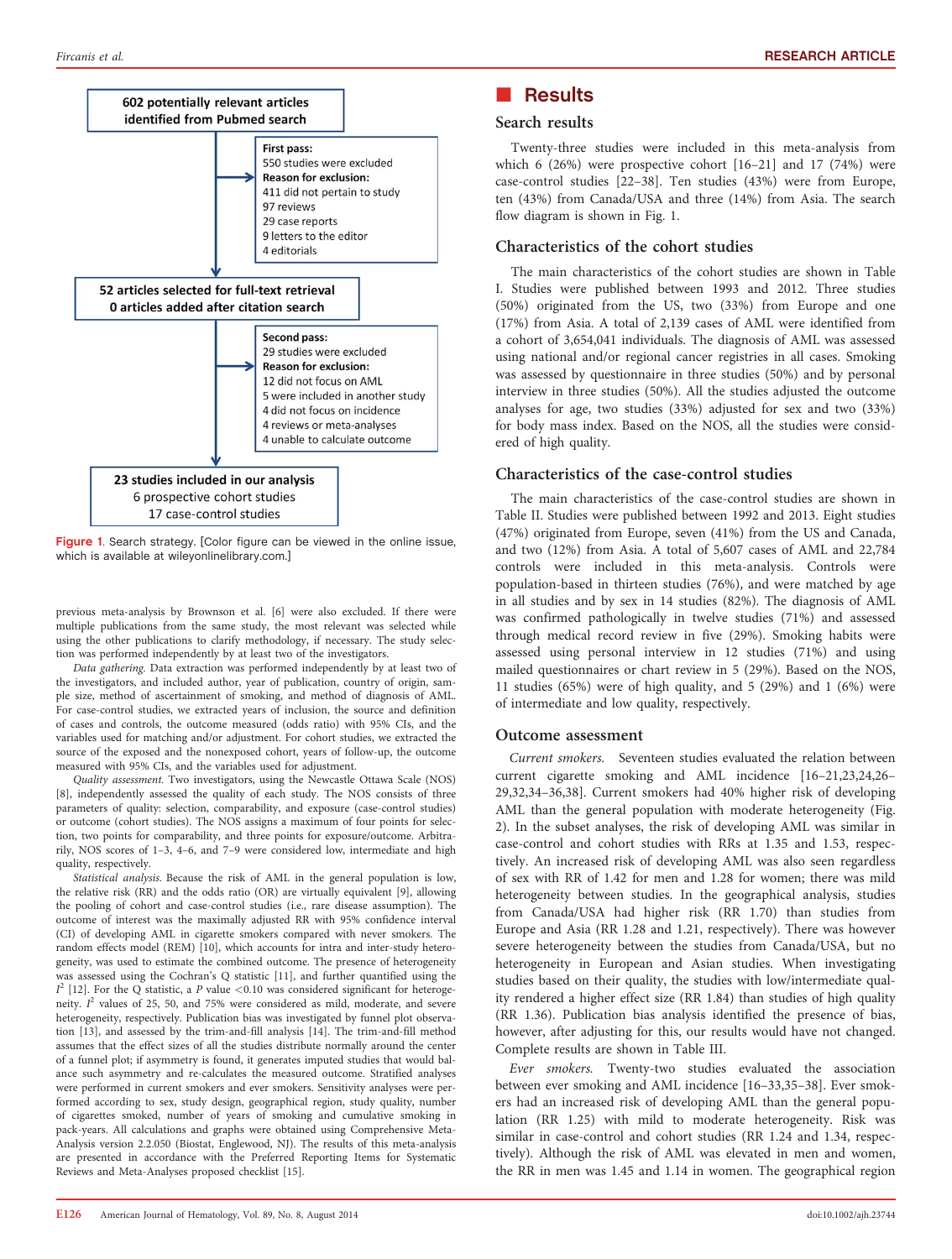|              |      |                   |                                                                                                     |                                                                                          | <b>TABLE I.</b> Main Characteristics of Cohort Studies Evaluating the Association Between Cigarette Smoking and Acute Myeloid Leukemia |                                     |                 |                    |                                                        |          |
|--------------|------|-------------------|-----------------------------------------------------------------------------------------------------|------------------------------------------------------------------------------------------|----------------------------------------------------------------------------------------------------------------------------------------|-------------------------------------|-----------------|--------------------|--------------------------------------------------------|----------|
| Study        | Year | Country           | Source of cohort                                                                                    | AML assessment                                                                           | assessment<br>Smoking                                                                                                                  | Follow-up period<br>(median)        | cohort<br>Total | patients<br>No. of | Adjustments                                            | SON      |
| Fernberg     | 2007 | Sweden            | tries Organization<br>for Working Envi-<br>Construction Indus-<br>ronment, Safety                   | Death Registry,<br>Migration Registry,<br>Cancer Registry<br>National Causes of          | Personal interview                                                                                                                     | 1971-1992<br>$(22.2 \text{ years})$ | 336,381         | 224                | mass index<br>Age, body                                |          |
| Friedman     | 1993 | States<br>United  | Kaiser Permanente<br>in San Francisco<br>Medical Centers<br>and Health                              | Surveillance, Epide-<br>miology and End<br>Results and Kai-<br>ser Registry              | Self-administered<br>questionnaire                                                                                                     | 1964-1988<br>(14 years)             | 175,112         | 594                | Age                                                    | $\infty$ |
| Jee          | 2004 | Korea             | and Oakland<br>National Health<br>Corporation<br>Insurance                                          | Registry and Hos-<br>pital records<br>National Health Serv-<br>National Cancer           | Personal interview                                                                                                                     | (Up to 9 years)<br>1993-2001        | 1,307,275       | 355                | Age                                                    |          |
| <b>Kroll</b> | 2012 | Kingdom<br>United | Million Women Study                                                                                 | ices Central<br>Registrar                                                                | Self-administered<br>questionnaire                                                                                                     | 1996-2009<br>$(10.4 \text{ years})$ | 1,319,121       | 613                | economic status<br>Age, body mass<br>index, socio-     | တ        |
| Μa           | 2009 | States<br>United  | National Institutes of<br>Health - American<br>Retired Persons<br>Diet and Health<br>Association of | State Cancer Regis-<br>try Database                                                      | Self-administered<br>questionnaire                                                                                                     | 1995-2003<br>(~6 years)             | 491,163         | 338                | Age, sex                                               | $\infty$ |
| $\times$     | 2007 | States<br>United  | Three Mile Island<br>Cohort<br>Study                                                                | Pennsylvania Depart-<br>ment of Health<br>Cancer Registry<br>and National<br>Death Index | Personal interview                                                                                                                     | (Up to 16 years)<br>1979-1995       | 24,539          | 15                 | Age, sex, race,<br>education,<br>exposure<br>radiation | N        |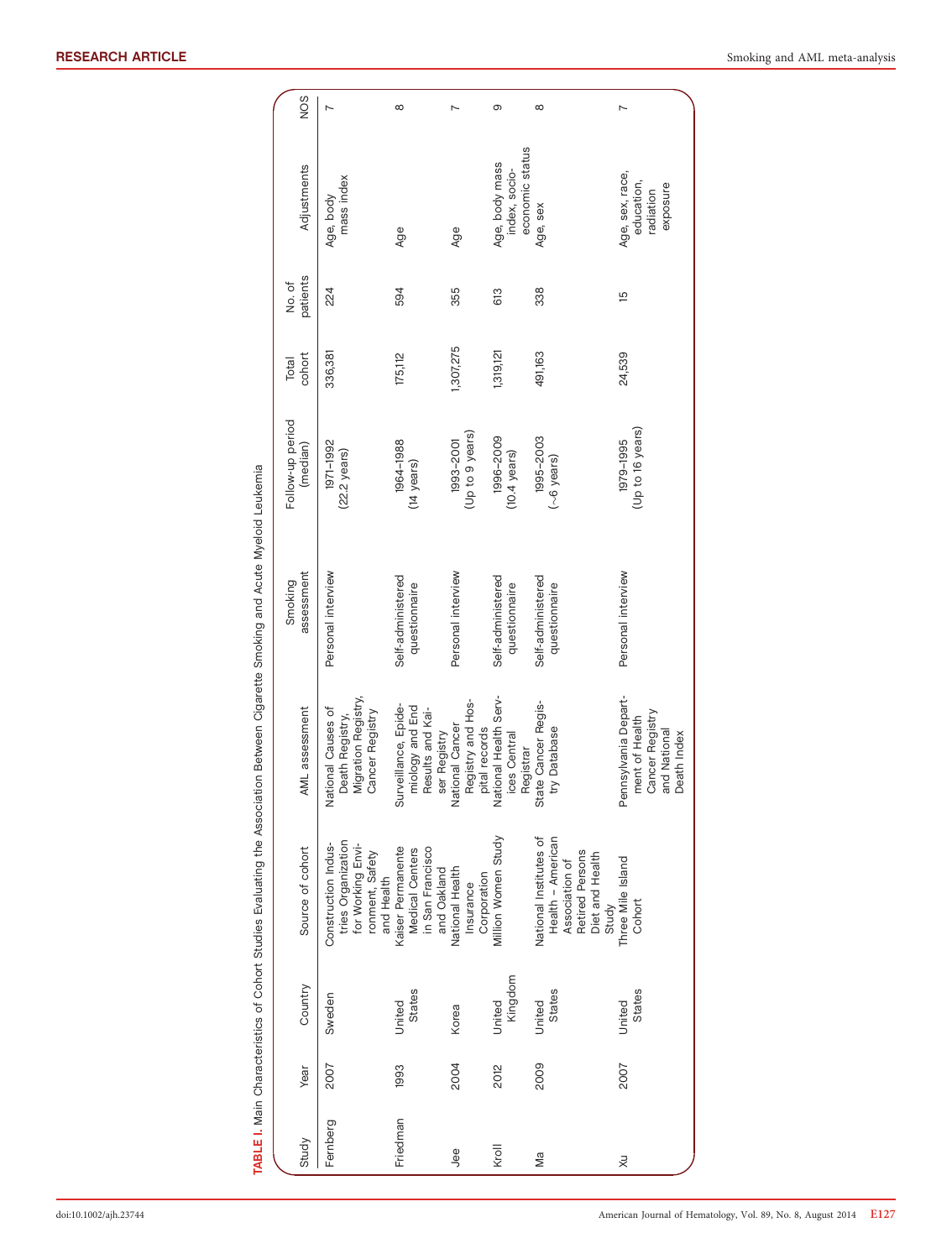| Year | Country                     | Ascertainment<br>period | Cases source                                                                          | No. of<br>cases | Controls source                | controls<br>No. of | AML assessment                                                               | assessment<br>Smoking                | Matching                                                                 | NOS                      |
|------|-----------------------------|-------------------------|---------------------------------------------------------------------------------------|-----------------|--------------------------------|--------------------|------------------------------------------------------------------------------|--------------------------------------|--------------------------------------------------------------------------|--------------------------|
| 2001 | Sweden                      | 1976-1993               | $Clin-$<br>cal Genetics<br>Department of                                              | 333             | Population-based               | 351                | review by 3 path-<br>ologists, cytoge-<br>netic evaluation<br>Medical record | phone interview<br>Structured tele   | Age, sex, region                                                         | $\overline{ }$           |
| 2009 | Sweden                      | 2001-2004               | Regional Cancer<br>Local laboratories,<br>physicians<br>Registry                      | $\overline{0}$  | Population, hospital-<br>based | <b>240</b>         | Registry, cytogenetic<br>evaluation                                          | Structured interview                 | Age, sex, region                                                         | ${}^{\circ}$             |
| 1993 | Italy                       | 1989-1990               | đ<br>Main Hospital<br>Torino                                                          | 50              | Population, hospital-<br>based | 246                | Pathological and<br>cytogenetic<br>evaluation                                | Structured interview                 | Age, region of birth,<br>residence                                       | $\overline{ }$           |
| 1992 | United States               | 1982-1983               | <b>Texas Medical</b><br>Center                                                        | 34              | Hospital-based                 | 4                  | evaluation<br>Pathological                                                   | blinded interview<br>Structured non- | Age, sex, race<br>center                                                 | $\circ$                  |
| 1999 | Kingdom<br>United           | 1991-1996               | Leukaemia Research<br>Fund                                                            | 695             | Population-based               | 1593               | evaluation<br>Pathological                                                   | Personal interview                   | Age, sex                                                                 | $\overline{ }$           |
| 2005 | Canada                      | 1994-1997               | Enhanced Cancer<br>Canadian National<br>Surveillance<br>System                        | 307             | Population-based               | 5093               | evaluation<br>Pathological                                                   | Mailed questionnaire                 | Age, sex, race, edu-<br>cation, residence,<br>income, body<br>mass index | $\overline{ }$           |
| 1994 | Italy                       | 1986-1989               | Rome, Bologna<br>Hospitals from<br>and Pavia                                          | 252             | Hospital-based                 | 1161               | hematologist<br>Medical record<br>review by a                                | Personal interview                   | Age, education,<br>residence                                             | 6                        |
| 2013 | <b>States</b><br>United     | 2005-2009               | Minnesota Cancer<br>Surveillance<br>System                                            | 414             | Population-based               | 692                | evaluation<br>Pathological                                                   | Self-administered<br>questionnaire   | Age, sex, body mass<br>index                                             | $\infty$                 |
| 1997 | Italy                       | Not specified           | Hospitals from<br>L'Aquila and<br>Avezzano                                            | 73              | Hospital-based                 | 73                 | Medical record<br>review                                                     | Medical record<br>review             | Age, sex, center                                                         | 5                        |
| 2002 | United States               | 1987-1994               | University of South-<br>Cancer Surveil-<br>lance Program<br>$\sigma$<br>ern Californi | 412             | Population-based               | 412                | evaluation<br>Pathological                                                   | Non-blinded<br>interview             | Age, sex, race                                                           | $\overline{ }$           |
| 2008 | Germany                     | 1986-1998               | Seven cities in<br>Germany                                                            | 120             | Population-based               | 1009               | Medical record<br>review                                                     | Personal interview                   | Age, sex, birth year,<br>region                                          | $\overline{ }$           |
| 1993 | Canada<br>States,<br>United | 1986-1989               | trials<br>CALGB clinical                                                              | 423             | Population-based               | 618                | evaluation<br>Pathological                                                   | Telephone interview                  | Age, sex, race<br>region                                                 | $\circ$                  |
| 2002 | United States               | 1984-1993               | Cancer Surveillance<br>Orange County<br>Program of                                    | 604             | Population-based               | 7112               | Record linkage<br>(SEER)                                                     | Medical record<br>review             | Age, race                                                                | 5                        |
| 2001 | Italy                       | 1990-1993               | and city of Torino<br>Eleven provinces                                                | 351             | Population-based               | 1779               | evaluation<br>Pathological                                                   | Personal blinded<br>interview        | Age, sex, residence,<br>education                                        | ${}^{\circ}$             |
| 2012 | United States               | 2003-2007               | Hous-<br>Can-<br>cer Center,<br><b>MD Anderson</b><br>ton, TX                         | 638             | Population-based               | 636                | evaluation<br>Pathological                                                   | Personal interview                   | Age, sex, race,<br>residence                                             | $\overline{\phantom{0}}$ |
| 1994 | Japan                       | 1981-1990               | Department of Inter-<br>Hyogo College of<br>nal Medicine,<br>Medicine                 | 75              | Hospital-based                 | 284                | Medical record<br>review                                                     | Medical record<br>review             | Age, sex                                                                 | S                        |
| 2009 | China                       | 2003-2007               | 29 hospitals in<br>Shanghai                                                           | 722             | Hospital-based                 | 1444               | evaluation<br>Pathological                                                   | Personal blinded<br>interview        | Age, sex                                                                 | $\infty$                 |

TABLE II. Main Characteristics of Case-control Studies Evaluating the Association Between Cigarette Smoking and Acute Myeloid Leukemia

TABLE II. Main Characteristics of Case-control Studies Evaluating the Association Between Cigarette Smoking and Acute Myeloid Leukemia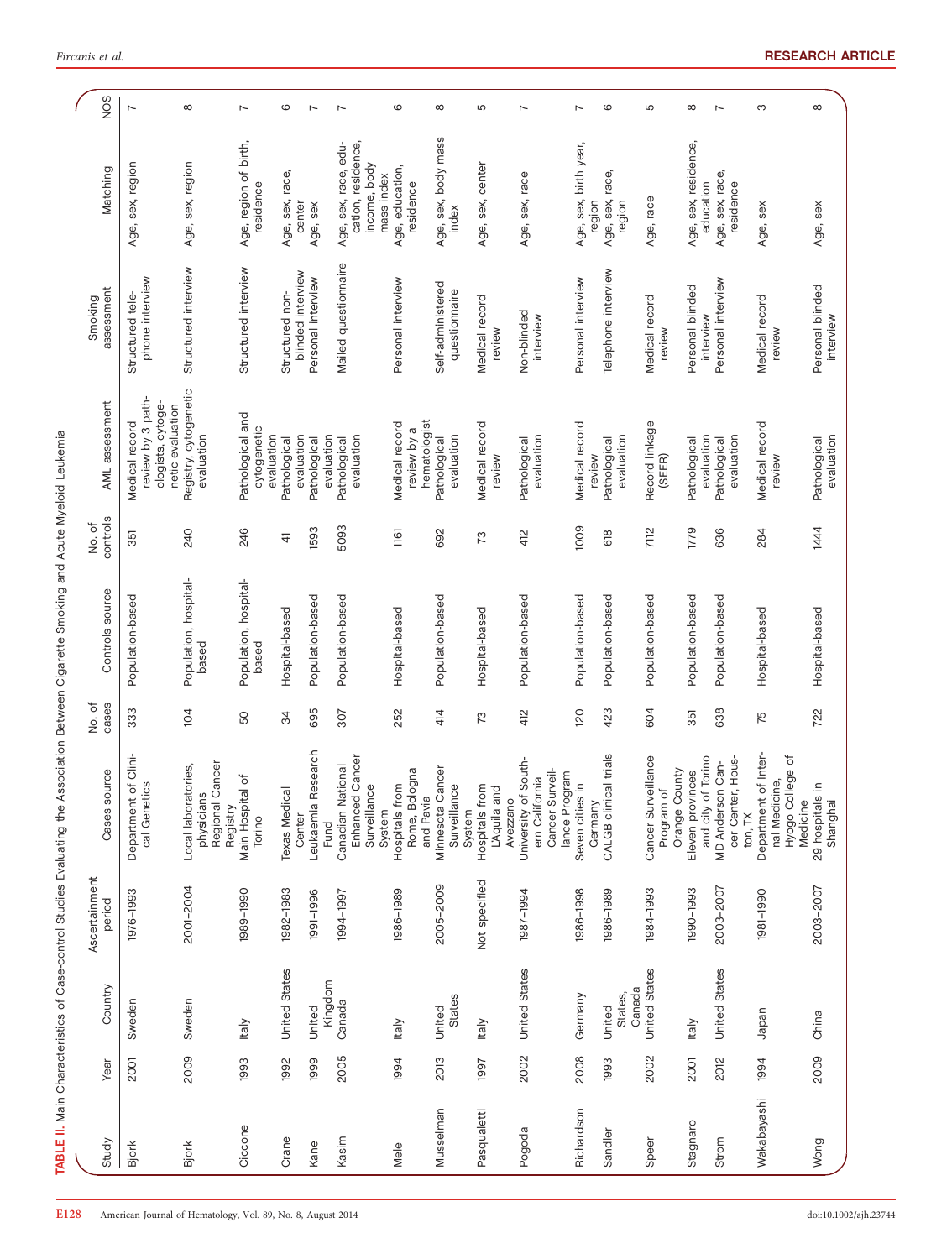#### Study name **Statistics for each study** Relative Lower Upper Relative risk and 95% CI risk limit limit p-Value 0.62 **Bjork 2009** 1.10 1.95  $0.745$ Ciccone  $1.21$ 0.66 2.20 0.533 Femberg 1.50 1.06  $2.12$  $0.021$ Friedman 1.58  $0.52$ 4.80 0.420 0.552 0.80 1.51 .lee 1.10 1.79 0.007 Kane  $140$ 1.09 Kasim 1.00 0.80 1.25 1.000 Kroll 1.19 0.97 1.45 0.087 Ma 2.37 1.74 3.23 0.000 Mele 1.60 0.91 2.82  $0.105$ Musselman 1.53 1.08 2.16 0.016 Richardson 1.65 0.95 287 0.076 Speer 2.00 1.30 3.09  $0.002$ Stagnaro 0.93 0.61 1.41 0.732 Strom 1.74 2.33 0.000 1.30 Wong 1.28 1.00 1.63 0.048 Xu 3.47 1.00 12.00  $0.049$ 0.000 1.40  $1.22$ 1.60  $0.1$  $0.2$  $0.5$ 1  $\overline{2}$ 5 10

Inverse association Direct association

Figure 2. Estimates of the relative risk of developing acute myeloid leukemia in current smokers.

analysis showed a similar increase in the risk of developing AML in European (RR 1.17), Canada/USA (RR 1.31), and Asian studies (RR 1.29). When evaluating studies according to their quality, studies considered of low/intermediate and high quality showed an increase in the risk of AML in ever smokers (RR 1.31 and 1.24, respectively); however, the risk of AML in low/intermediate quality studies did not reach statistical significance. Complete results are shown in Table IV.

#### Dose response analysis

We evaluated the risk of developing AML in cigarette smokers according to intensity (i.e., number of cigarettes smoked per day), duration (i.e., number of years of smoking), and cumulative smoking (i.e., number of pack-years of smoking). In our intensity analysis, which included data from 14 studies [16,19–24,28–31,35,37,38], individuals who smoked  $\langle 10, 10-20, 20-30,$  and  $>30$  cigarettes per day had a RR of AML of 1.27, 1.36, 1.55, and 1.77, respectively (P< 0.001 for trend). In our duration analysis, which included nine studies [21–23,26,29– 31,35,38], individuals who smoked for <20 and >20 years had RR of AML of 1.07 (NS) and 1.44, respectively  $(P < 0.001$  for trend). Finally, in the cumulative smoking analysis, which included nine studies [21– 23,27,29,31,33,36,38], individuals who smoked <10, 10–20, 20–30, and >30 pack-years had RR of AML of 1.13, 1.23, 1.39, and 1.71, respectively  $(P < 0.001$  for trend). Heterogeneity was non-existing to moderate, and adjustment for publication bias would have not altered our results. Complete results from our analysis are shown in Table V.

### **Discussion**

The association between smoking and AML has been recognized [39]. In a previous meta-analysis, such relation was further evaluated [6]; however, the available data at the time did not allow for the evaluation of sex and geographic differences. Also, doseresponse analyses were not performed. We present the results of an updated meta-analysis aimed at comprehensively evaluating the association between cigarette smoking and the development of AML. In this study, which included over 7,500 cases of AML, we found that smoking increases the risk of developing AML regardless of sex, geographical region, study design and quality of studies. Our dose-response analysis suggests an increase in the risk of AML with higher intensity and longer duration of smoking. Furthermore, analyses of heterogeneity and publication bias had minimal impact on our results.

|  |  |  |  |  |  |  |  |  |  |  | <b>TABLE III.</b> Relative Risk Estimates of AML in Current Smokers Compared With Nonsmokers |
|--|--|--|--|--|--|--|--|--|--|--|----------------------------------------------------------------------------------------------|
|--|--|--|--|--|--|--|--|--|--|--|----------------------------------------------------------------------------------------------|

|                  | No. studies    | RR (95% CI)            | $P$ value | i <sup>2</sup> | Publication bias | Adjusted RR (95% CI) |
|------------------|----------------|------------------------|-----------|----------------|------------------|----------------------|
| All studies      | 17             | $1.40(1.22 - 1.60)$    | < 0.001   | 57%            | Yes              | $1.39(1.21 - 1.59)$  |
| Study design     |                |                        |           |                |                  |                      |
| Case-control     | 11             | $1.35(1.17 - 1.56)$    | < 0.001   | 45%            | <b>No</b>        |                      |
| Cohort           | 6              | $1.53(1.13 - 2.08)$    | 0.007     | 73%            | Yes              | 1.47 (1.08-1.98)     |
| Sex              |                |                        |           |                |                  |                      |
| Male             | 5              | $1.42$ $(1.12 - 1.81)$ | 0.004     | 28%            | <b>No</b>        |                      |
| Female           | 5              | $1.28(1.03 - 1.60)$    | 0.03      | 27%            | Yes              | $1.46$ $(1.15-1.86)$ |
| Region           |                |                        |           |                |                  |                      |
| Europe           | 8              | $1.28(1.14 - 1.45)$    | < 0.001   | 0%             | Yes              | $1.26(1.12 - 1.42)$  |
| Canada/USA       |                | 1.70 (1.24-2.32)       | 0.001     | 76%            | Yes              | $1.63(1.21 - 2.21)$  |
| Asia             | 2              | $1.21(1.00-1.47)$      | 0.05      | 0%             | <b>UTC</b>       |                      |
| Quality          |                |                        |           |                |                  |                      |
| High             | 15             | $1.36(1.18 - 1.57)$    | < 0.001   | 58%            | <b>No</b>        |                      |
| Low/intermediate | $\overline{c}$ | 1.84 (1.30-2.60)       | 0.001     | 0%             | <b>UTC</b>       |                      |

RR: relative risk; CI: confidence interval; UTC: unable to calculate.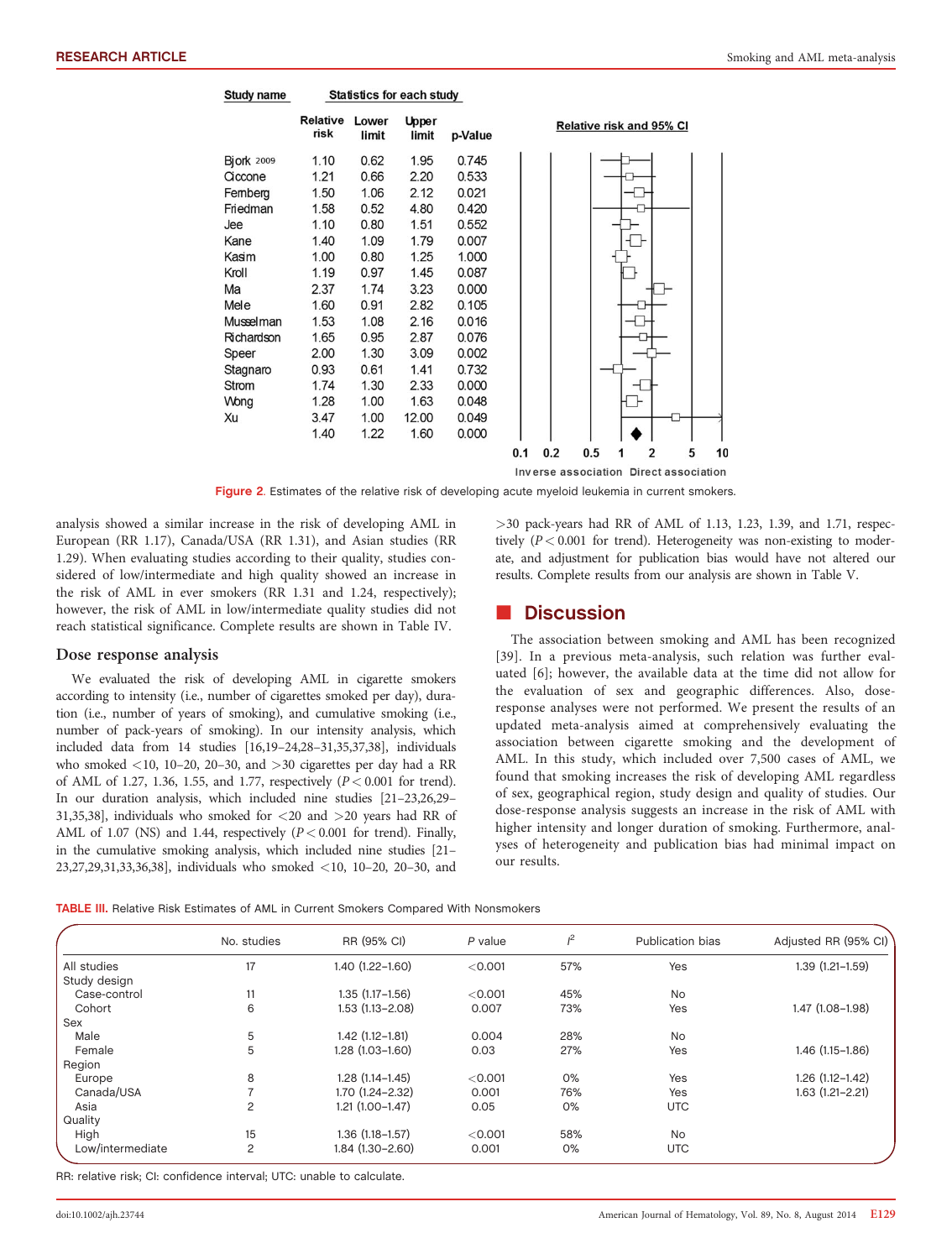| <b>TABLE IV.</b> Relative Risk Estimates of AML in Ever Smokers Compared With Nonsmokers |  |
|------------------------------------------------------------------------------------------|--|
|------------------------------------------------------------------------------------------|--|

|                  | No. studies    | RR (95% CI)         | P value | $l^2$ | Publication bias | Adjusted RR (95% CI) |
|------------------|----------------|---------------------|---------|-------|------------------|----------------------|
| All studies      | 22             | $1.25(1.15-1.36)$   | < 0.001 | 34%   | <b>No</b>        |                      |
| Study design     |                |                     |         |       |                  |                      |
| Case-control     | 16             | $1.24(1.12 - 1.36)$ | < 0.001 | 31%   | Yes              | $1.31(1.17 - 1.46)$  |
| Cohort           | 6              | $1.34(1.09-1.65)$   | 0.006   | 50%   | Yes              | $1.17(0.93 - 1.48)$  |
| Sex              |                |                     |         |       |                  |                      |
| Male             | 5              | $1.45(1.14 - 1.85)$ | 0.002   | 49%   | Yes              | $1.50(1.20 - 1.88)$  |
| Female           | $\overline{4}$ | $1.14(1.00-1.29)$   | 0.046   | $0\%$ | Yes              | $1.14(1.01-1.30)$    |
| Region           |                |                     |         |       |                  |                      |
| Europe           | 10             | $1.17(1.06 - 1.29)$ | 0.002   | 0%    | Yes              | $1.17(1.07 - 1.29)$  |
| Canada/USA       | 9              | $1.31(1.08 - 1.58)$ | 0.005   | 67%   | Yes              | $1.23(1.01-1.49)$    |
| Asia             | 3              | $1.29(1.09-1.51)$   | 0.003   | 0%    | <b>No</b>        |                      |
| Quality          |                |                     |         |       |                  |                      |
| High             | 17             | $1.24(1.14-1.36)$   | < 0.001 | 30%   | <b>No</b>        |                      |
| Low/intermediate | 5              | $1.31(0.96 - 1.78)$ | 0.09    | 54%   | <b>No</b>        |                      |

RR: relative risk; CI: confidence interval.

Our analysis reveals a 40% increase in the risk of AML in current smokers, and of 25% in ever smokers. Such risk was equally increased in case-control and prospective cohort studies and when removing low and intermediate quality studies, supporting the consistency and strength of our analysis. Although our study did not include a "former smoker" category due to lack of data, one could hypothesize that the risk of AML in former smokers might be lower than in current smokers. This suggests that stopping smoking might be associated with a decrease in the risk AML. The risk of AML was increased in male and female smokers. The risk of AML appears slightly higher in men than women, especially in the ever smoker category, which could be a reflection of specific gender disparities that deserve further attention. Similarly, the risk of AML was increased regardless of geographical region, although it appeared higher in studies from Canada/ USA than in European or Asian studies, specifically in current smokers.

Interestingly, our dose-response analysis shows a direct relation between intensity and duration of smoking and risk of AML. The risk of AML increased from 27% in smokers who smoke <10 cigarettes per day to 77% in smokers who smoke >30 cigarettes per day. Also, the risk of AML increased from 7 to 44% in smokers who smoked for <20 years and >20 years, respectively. Finally, the risk of AML increased with cumulative smoking form 13% in smokers who smoked <10 pack-years to 71% in smokers who smoked >30 packyears. The trends in AML risk for intensity, duration and cumulative smoking were all statistically significant. These findings support a direct coherent association between smoking and risk of AML. Based on these results, one could hypothesize that intensity of smoking (i.e., cigarettes smoked per day) is a stronger risk factor for AML than the duration of smoking (i.e., number of years of smoking). However, the available data does not permit additional analysis in this regard.

There is a biologically plausible association between smoking and AML. Cigarette smoking exposes the smoker to over 7,000 chemicals, from which 70 can be associated with the development of cancer [40]. A limited list of the toxic agents found in cigarette smoke includes benzene, formaldehyde, polonium 210, arsenic, lead, and ammonia. Benzene is probably the strongest carcinogen associated with leukemogenesis. This matter has been recently reviewed [41]. In a recent laboratory study, hydroquinone, the major metabolite of benzene in humans, increased expression of the p53 protein, increased apoptosis and induced DNA double strand breaks in human bone marrow stem cells as well as decreased stem cell differentiation and proliferation [42]. Interestingly, in this study yolk sac stem cells seemed to be especially sensitive to the effects of hydroquinone, which is supported by evidence that exposure to smoking during pregnancy increases the risk of leukemia during childhood [43].

Ionizing radiation, similar to the one emitted by polonium 210, has also been implicated in carcinogenesis and leukemogenesis. A recent meta-analysis found an increased risk of leukemia among workers receiving protracted exposure to low-dose gamma radiation [44]. On the other hand, a study in radiology technologists identified an increased risk of leukemia among workers employed before 1950, when radiation exposures were higher. However, there was no convincing evidence of an increased risk of leukemia in medical radiation workers exposed to current levels of radiation [45].

| <b>TABLE V.</b> Relative Risk Estimates of AML in Smokers According to Cigarettes per Day, Years of Smoking and Cumulative Smoking (Pack-Years) |  |
|-------------------------------------------------------------------------------------------------------------------------------------------------|--|
|-------------------------------------------------------------------------------------------------------------------------------------------------|--|

|                    | No. of studies | RR (95% CI)         | P value | ı2  | Publication bias | Adjusted RR (95% CI)   |
|--------------------|----------------|---------------------|---------|-----|------------------|------------------------|
| Cigarettes per day |                |                     |         |     |                  |                        |
| $<$ 10             | 9              | $1.27(1.03 - 1.56)$ | 0.027   | 0%  | <b>No</b>        |                        |
| $10 - 20$          |                | $1.36(1.12 - 1.64)$ | 0.002   | 0%  | Yes              | $1.30(1.08 - 1.56)$    |
| $20 - 30$          | 14             | 1.55 (1.25–1.92)    | < 0.001 | 53% | <b>No</b>        |                        |
| >30                | 13             | 1.77 (1.44-2.18)    | < 0.001 | 27% | Yes              | $1.71(1.39 - 2.12)$    |
| Years of smoking   |                |                     |         |     |                  |                        |
| $<$ 20             | 5              | $1.07(0.91 - 1.25)$ | 0.415   | 9%  | Yes              | $1.06(0.89 - 1.25)$    |
| >20                | 9              | $1.44(1.23 - 1.68)$ | < 0.001 | 9%  | Yes              | $1.42$ $(1.21 - 1.67)$ |
| Pack-years         |                |                     |         |     |                  |                        |
| $<$ 10             | 6              | $1.13(0.95 - 1.36)$ | 0.175   | 0%  | Yes              | $1.11(0.93 - 1.32)$    |
| $10 - 20$          | 5              | $1.23(1.04 - 1.44)$ | 0.015   | 12% | <b>No</b>        |                        |
| $20 - 30$          | 8              | 1.39 (1.19-1.63)    | < 0.001 | 0%  | Yes              | $1.42(1.22 - 1.65)$    |
| >30                |                | $1.71(1.43 - 2.05)$ | < 0.001 | 0%  | Yes              | 1.54 (1.26-1.88)       |

RR: relative risk; CI: confidence interval.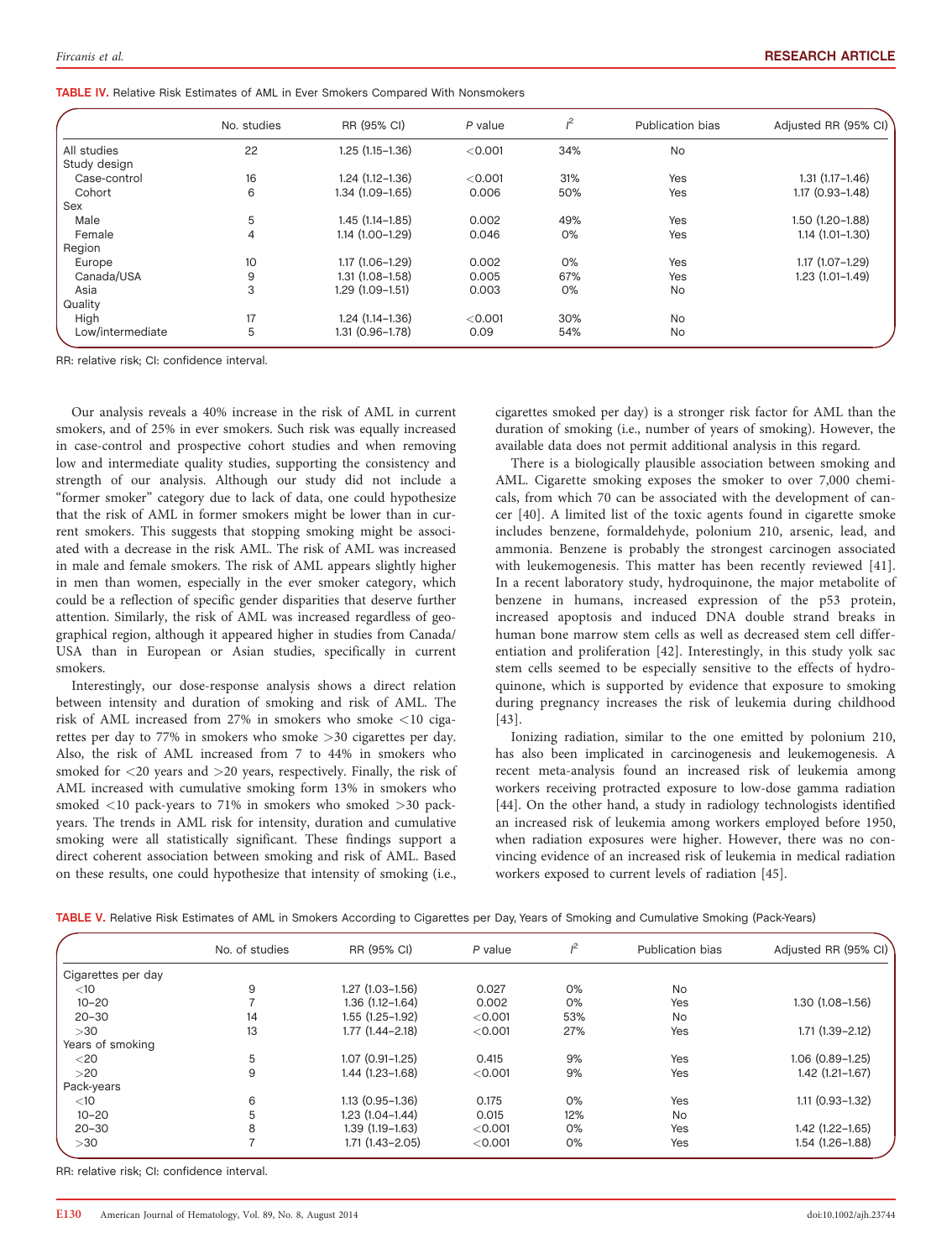Smoking also directly affects the central and peripheral hematopoietic system. Smoking has shown to decrease the number of circulating  $CD34+$  progenitor cells in healthy individuals [46]. In the bone marrow, cigarette smoke extract exposure diminishes the number of erythrocyte and granulocyte colony-forming units, up-regulates tolllike receptor expression and increases NF-kB, AKT and ERK expression inducing IL-8 and TGF-b1 production [47]. Finally, current epidemiological data support a connection between smoking and the development of myelodysplastic syndromes (MDS) [48,49], which in turn are associated with an increased risk of AML transformation. Whether the increased risk of AML in smokers is dependent on the increased risk of MDS is unclear.

As with any meta-analytic approach, our study carries inherent weaknesses based on the quality of the included studies. First, the history of smoking habits was most commonly obtained from questioning rather than direct observation or blood levels of cotinine, which could have introduced recall bias; however, self-reporting of smoking habits seem to be reliable based on recent experience in a large prospective study [50]. Additionally, there are no data to support that smoking increases the risk of other leukemia subtypes arguing against recall bias as a cause for a false positive relation with AML. Second,

### **References**

- 1. Surveillance, Epidemiology, and End Results [website]. SEER Stat Fact Sheets: Age Adjusted and US Death Rates and 5 year relative survival by Primary cancer site, sex and age. Available at: [http://seer.cancer.gov/csr/1975\\_2010/results\\_](http://seer.cancer.gov/csr/1975_2010/results_single/sect_01_table.05_2pgs.pdf) [single/sect\\_01\\_table.05\\_2pgs.pdf](http://seer.cancer.gov/csr/1975_2010/results_single/sect_01_table.05_2pgs.pdf). Accessed on October 23, 2013.
- 2. American Cancer Society [website]. Cancer Facts and Figures 2013. Atlanta, GA. Available at: [http://www.cancer.org/acs/groups/content/@](http://www.cancer.org/acs/groups/content//documents/document/acspc-036845.pdf) [epidemiologysurveilance/documents/document/](http://www.cancer.org/acs/groups/content//documents/document/acspc-036845.pdf) [acspc-036845.pdf.](http://www.cancer.org/acs/groups/content//documents/document/acspc-036845.pdf) Accessed on October 23, 2013.
- 3. Juliusson G, Antunovic P, Derolf A, et al. Age and acute myeloid leukemia: Real world data on decision to treat and outcomes from the Swedish Acute Leukemia Registry. Blood 2009;113: 4179–4187.
- 4. Shah A, Andersson TM, Rachet B, et al. Survival and cure of acute myeloid leukaemia in England, 1971–2006: A population-based study. Br J Haematol 2013;162:509–516.
- 5. Pagano L, Pulsoni A, Mele L, et al. Acute myeloid leukemia in patients previously diagnosed with breast cancer: Experience of the GIMEMA group. Ann Oncol 2001;12:203–207.
- 6. Brownson RC, Novotny TE, Perry MC. Ciga-rette smoking and adult leukemia: A meta-analysis. Arch Intern Med 1993;153:469–475.
- 7. Centers for Disease Control and Prevention [website]. Morbidity and Mortality Weekly Report. "Current Cigarette Smoking Among Adults- United States 2011." Available at: [http://](http://www.cdc.gov/mmwr/preview/mmwrhtml/mm6144a2.htm?s_cid=) [www.cdc.gov/mmwr/preview/mmwrhtml/mm6144a2.](http://www.cdc.gov/mmwr/preview/mmwrhtml/mm6144a2.htm?s_cid=) [htm?s\\_cid](http://www.cdc.gov/mmwr/preview/mmwrhtml/mm6144a2.htm?s_cid=)5 mm6144a2.htm\_w. Accessed on October 23, 2013.
- The Newcastle-Ottawa Scale (NOS) for assessing the quality of non-randomised studies in metaanalyses [website]. Available at: [http://www.ohri.](http://www.ohri.ca/programs/clinical_epidemiology/oxford.asp) [ca/programs/clinical\\_epidemiology/oxford.asp.](http://www.ohri.ca/programs/clinical_epidemiology/oxford.asp) Accessed on January 1, 2014.
- 9. Zhang J, Yu KF. What's the relative risk? A method of correcting the odds ratio in cohort studies of common outcomes. JAMA 1998;280: 1690–1691.
- 10. DerSimonian R, Laird N. Meta-analysis in clinical trials. Control Clin Trials 1986;7:177–188.
- 11. Cochran WG. The combination of estimates from different experments. Biometrics 1954;10:101–129. 12. Higgins JP, Thompson SG. Quantifying hetero-
- geneity in a meta-analysis. Stat Med 2002;21: 1539–1558.
- 13. Egger M, Davey Smith G, Schneider M, Minder C. Bias in meta-analysis detected by a simple, graphical test. Br Med J 1997;315:629–634.

based on our study design, we cannot categorically demonstrate causality between smoking and AML; however, the dose-response relationship found as well as the fact that the majority of prospective studies are considered of long follow-up (>10 years) supports a causal role of smoking in AML. Third, several studies have attempted on evaluating the association between smoking and the development of AML with specific cytogenetic abnormalities with mixed results [51]. However, the existing data are rather limited and did not allow for deeper analysis but should be subject of further study. Finally, we must acknowledge that our results might have been affected by statistical multiplicity and therefore be biased. However, the statistically significant dose-dependent relation identified between risk of AML and the duration, intensity and cumulative smoking supports the validity of our results.

Despite our limitations, we were able to show that cigarette smoking is associated with an increased risk of developing AML, which appears statistically and clinically significant regardless of sex and geographical region. Additional studies should focus on racial disparities, the evaluation of potential cytogenetic abnormalities associated with smoking, and the effects of smoking cessation on the risk of AML. Smoking cessation should be advised globally.

- 14. Duval S, Tweedie R. Trim and fill: A simple funnel-plot-based method of testing and adjusting for publication bias in meta-analysis. Bio-metrics 2000;56:455–463.
- 15. PRISMA [website]. Transparent Reporting of Systematic Reviews and Meta-Analyses. Available at: <http://www.prisma-statement.org/>. Accessed on October 23, 2013.
- 16. Fernberg P, Odenbro A, Bellocco R, et al. Tobacco use, body mass index, and the risk of leukemia and multiple myeloma: A nationwide cohort study in Sweden. Cancer Res 2007;67: 5983–5986.
- 17. Friedman GD. Cigarette smoking, leukemia, and multiple myeloma. Ann Epidemiol 1993;3:425– 428.
- 18. Jee SH, Ohrr H, Sull JW, Samet JM. Cigarette smoking, alcohol drinking, hepatitis B, and risk for hepatocellular carcinoma in Korea. J Natl Cancer Inst 2004;96:1851–1856.
- Kroll ME, Murphy F, Pirie K, et al. Alcohol drinking, tobacco smoking and subtypes of haematological malignancy in the UK Million
- Women Study. Br J Cancer 2012;107:879–887. 20. Ma X, Park Y, Mayne ST, et al. Diet, lifestyle, and acute myeloid leukemia in the NIH-AARP cohort. Am J Epidemiol 2009;171:312–322.
- 21. Xu X, Talbott EO, Zborowski JV, Rager JR. Cigarette smoking and the risk of adult leukemia: Results from the Three Mile Island cohort study.
- Arch Environ Occup Health 2007;62:131–137. 22. Bjork J, Albin M, Mauritzson N, et al. Smoking and acute myeloid leukemia: Associations with morphology and karyotypic patterns and evaluation of dose-response relations. Leuk Res 2001; 25:865–872.
- 23. Bjork J, Johansson B, Broberg K, Albin M. Smoking as a risk factor for myelodysplastic syndromes and acute myeloid leukemia and its relation to cytogenetic findings: A case-control study. Leuk Res 2009;33:788–791.
- 24. Ciccone G, Mirabelli D, Levis A, et al. Myeloid leukemias and myelodysplastic syndromes: Chemocal exposure, histologic subtype and cytogenetics in a case-control study. Cancer Genet Cytogenet 1993;68:135–193.
- 25. Crane MM, Godwin JE, Annegers JF, Keating MJ. Is histological subtype a marker for environmental exposures in acute myelogenous leukemia? Cancer Epidemiol Biomarkers Prev 1992;1:183–188.
- 26. Kane EV, Roman E, Cartwright R, et al. Tobacco and the risk of acute leukaemia in adults. Br J Cancer 1999;81:1228–1233.
- 27. Kasim K, Levallois P, Abdous B, et al. Lifestyle factors and the risk of adult leukemia in Canada. Cancer Causes Control 2005;16:489–500.
- 28. Mele A, Szklo M, Visani G, et al. Hair dye use and other risk factors for leukemia and pre-leukemia: A case-control study. Italian Leukemia Study Group. Am J Epidemiol 1994;139:609– 619.
- 29. Musselman JR, Blair CK, Cerhan JR, et al. Risk of adult acute and chronic myeloid leukemia with cigarette smoking and cessation. Cancer Epidemiol 2013;37:410–416.
- 30. Pasqualetti P, Festuccia V, Acitelli P, et al. Tobacco smoking and risk of haematological malignancies in adults: A case-control study. Br J Haematol 1997;97:659–662.
- 31. Pogoda JM, Preston-Martin S, Nichols PW, Ross RK. Smoking and risk of acute myeloid leukemia: Results from a Los Angeles County case-control study. Am J Epidemiol 2002;155: 546–553.
- 32. Richardson DB, Terschuren C, Pohlabeln H, et al. Temporal patterns of association between cigarette smoking and leukemia risk. Cancer Causes Control 2008;19:43–50.
- 33. Sandler DP, Shore DL, Anderson JR, et al. Cigarette smoking and risk of acute leukemia: Associations with morphology and cytogenetic abnormalities in bone marrow. J Natl Cancer Inst 1993;85:1994–2003.
- 34. Speer SA, Semenza JC, Kurosaki T, Anton-Culver H. Risk factors for acute myeloid leukemia and multiple myeloma: A combination of GIS and case-control studies. J Environ Health 2002;64:9–16; quiz 35–16.
- 35. Stagnaro E, Ramazzotti V, Crosignani P, et al. Smoking and hematolymphopoietic malignancies. Cancer Causes Control 2001;12:325–334.
- 36. Strom SS, Oum R, Elhor Gbito KY, et al. De novo acute myeloid leukemia risk factors: A Texas case-control study. Cancer 2012;118: 4589–4596.
- 37. Wakabayashi I, Sakamoto K, Masui H, et al. A case-control study on risk factors for leukemia in a district of Japan. Intern Med 1994;33:198– 203.
- 38. Wong O, Harris F, Yiying W, Hua F. A hospital-based case-control study of acute myeloid leukemia in Shanghai: Analysis of personal characteristics, lifestyle and environmental risk factors by subtypes of the WHO classification. Regul Toxicol Pharmacol 2009;55:340–352.
- 39. Centers of Disease Control and Prevention [website]. 50th Anniversary Report on Smoking and Health. Available at: [http://www.cdc.gov/](http://www.cdc.gov/features/2014smokingreport) [features/2014smokingreport](http://www.cdc.gov/features/2014smokingreport). Accessed on February 28, 2014.
- 40. Centers for Disease Control and Prevention [website]. 2010 Surgeon Generals' Report— Chemicals in Tobacco Smoke. Available at: